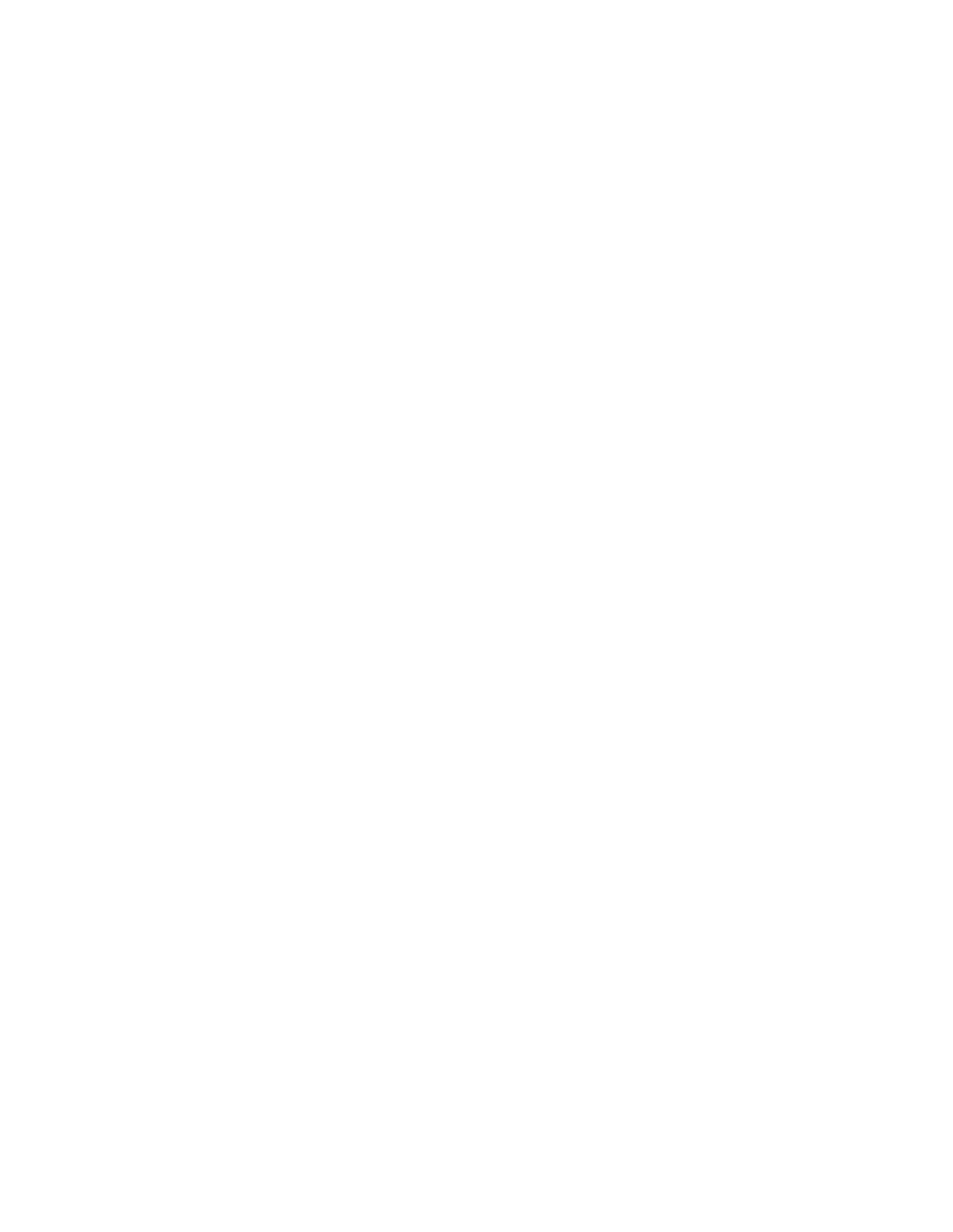# **PRINCIPLES OF GOOD GOVERNANCE**



 $\overline{a}$ 

### **Local Government Center**

Montana State University 235 Culbertson P.O. Box 170535 Bozeman, MT 59717-0535 www.msulocalgov.org Tel: (406) 994-6694 E-mail daniel.clark@montana.edu

| <b>PRINCIPLES1</b>             | <b>APPLICATION AND DESCRIPTION</b>                                                                                                                                                                                                                                                                                                                                                                                                                                                                                                       |
|--------------------------------|------------------------------------------------------------------------------------------------------------------------------------------------------------------------------------------------------------------------------------------------------------------------------------------------------------------------------------------------------------------------------------------------------------------------------------------------------------------------------------------------------------------------------------------|
| <b>1. LEGITIMACY AND VOICE</b> | <b>PARTICIPATION</b> – all men and women should have a voice in decision-<br>making, either directly or through legitimate intermediate institutions<br>that represent their intention. Such broad participation is built on<br>freedom of association and speech, as well as capacities to participate<br>constructively.<br><b>CONSENSUS ORIENTATION</b> – good governance mediates differing<br>interests to reach a broad consensus on what is in the best interest of the<br>group and, where possible, on policies and procedures. |
| <b>2. DIRECTION</b>            | <b>STRATEGIC VISION</b> - leaders and the public have a broad and long-term<br>perspective on good governance and human development, along with a<br>sense of what is needed for such development. There is also an<br>understanding of the historical, cultural and social complexities in which<br>that perspective is grounded.                                                                                                                                                                                                       |
| <b>3. PERFORMANCE</b>          | RESPONSIVENESS - institutions and processes try to serve all<br>stakeholders.<br><b>EFFECTIVENESS AND EFFICIENCY</b> - processes and institutions produce<br>results that meet needs while making the best use of resources.                                                                                                                                                                                                                                                                                                             |
| <b>4. ACCOUNTABILITY</b>       | ACCOUNTABILITY - decision-makers in government, the private sector<br>and civil society organizations are accountable to the public, as well as to<br>institutional stakeholders. This accountability differs depending on the<br>organizations and whether the decision is internal or external.                                                                                                                                                                                                                                        |
|                                | <b>TRANSPARENCY</b> - transparency is built on the free flow of information.<br>Processes, institutions and information are directly accessible to those<br>concerned with them, and enough information is provided to understand<br>and monitor them.                                                                                                                                                                                                                                                                                   |
| <b>5. FAIRNESS</b>             | EQUITY- all men and women have opportunities to improve or maintain<br>their wellbeing.                                                                                                                                                                                                                                                                                                                                                                                                                                                  |
|                                | RULE OF LAW- legal frameworks should be fair and enforced impartially,<br>particularly the laws on human rights.                                                                                                                                                                                                                                                                                                                                                                                                                         |

<sup>1</sup> Principles organized and presented by, Graham, John, Bruce Amos and Tim Plumptre (2003) *Principles for Good Governance in the 21st Century*, Policy Brief No.15. Ottawa, Canada: Institute On Governance as based on United Nations Development<br>Program "Governance and Sustainable Human Development" (1997), www.mirror.undp.org/magnet/policy. Updat Program "Governance and Sustainable Human Development" (1997), www.mirror.undp.org/magnet/policy.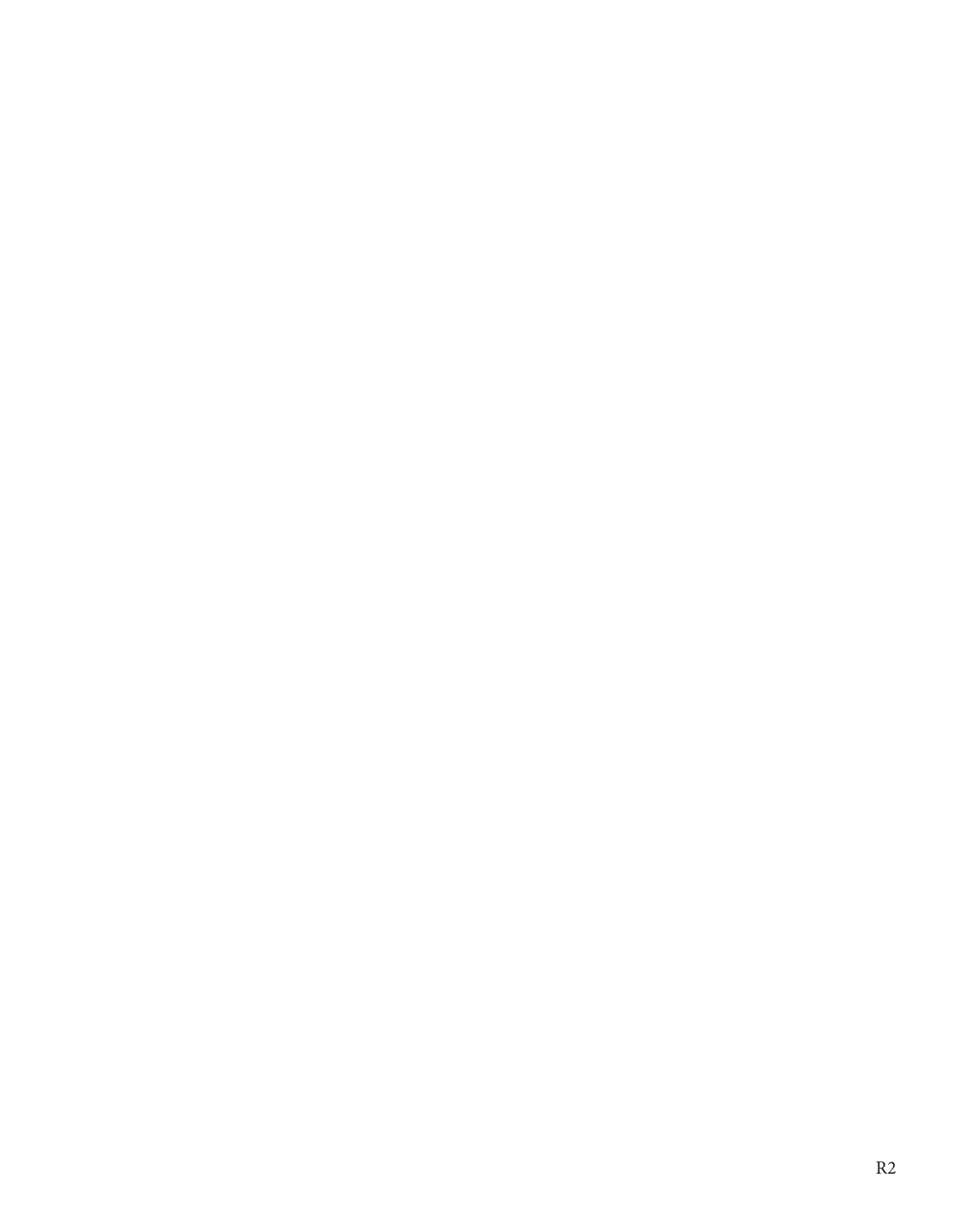*NOTICE: This model policy is a draft work in progress by the Local Government Center at Montana State University. It is intended to serve as a guide to the development of rules of procedure for a Sewer/Water Board. It should not be adopted prior to review by the competent legal counsel. Recommendations for improvements should be communicated to Dan Clark 994- 6694 or email at daniel.clark@montana.edu.*

### **Rules and Procedures for Governing Water/Sewer Districts**

### **PART I. General Provisions**

**Section 1.01 Purpose** The purpose of this policy is to establish the rules of procedure for the conduct of meetings and the transaction of business by the Water/Sewer Board of Sewer/Water District. These rules of procedure are intended to assure that the Board can accomplish its work efficiently, in full view of the public and with reasonable opportunity for the public to participate in the deliberations and decisions of its county government.

**Section 1.02 Authority** These rules of procedure are promulgated pursuant to and supplement Part 10, Chapter 11, Title 7, Montana Code Annotated.

### **PART II. Public Participation**

**Section 2.01 Policy** It is the policy of **Water/Sewer District that the public shall** be afforded reasonable opportunity to participate in the operation of Board prior to the final decision of the Board concerning any matter of significant interest to the public. A matter of significant interest to the public includes but is not limited to any matter:

1. Requiring a public hearing;

2. Adopting. Implementing, interpreting, prescribing or altering a rate, rule or policy of the District;

3. Relating to the budgetary and financial affairs of the District.

**Section 2.02 Open Meetings** A meeting of the \_\_\_\_\_\_ Water/Sewer Board is convened whenever a quorum of Board members hear, discuss or act upon any matter over which they have jurisdiction. All meetings of the \_\_\_\_\_\_\_\_ Water/Sewer District shall be open to the public. However the presiding officer of the Board may close any meeting during the time the discussion relates to a matter of individual privacy and then if an only if the presiding officer determines that the demands of individual privacy clearly exceed the merits of public disclosure. The right of individual privacy may be waived by the individual about whom the discussion pertains and in that event, the meeting must be open.

**Section 2.03 Notice** The **Water/Sewer Board shall give timely notice of any public** hearing or any meeting to discuss or act upon any matter of significant interest to the public, as prescribed by law. Additionally, the agenda of all scheduled meetings of the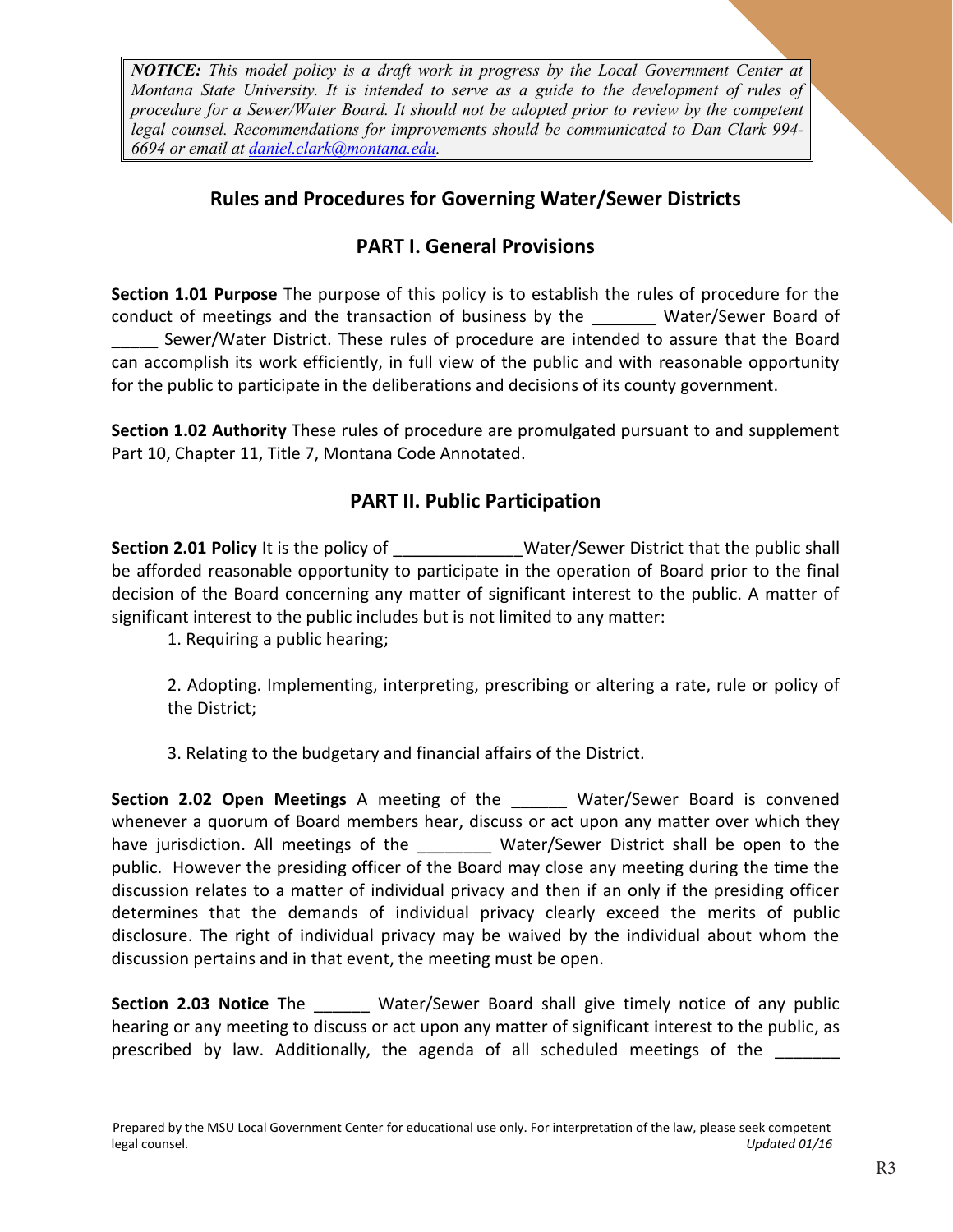Water/Sewer District shall be posted on the designated public posting board not later than 48 hours prior to the meeting.

**Section 2.03 Public Posting Board** The Board of **Example 2.03 Public Posting Board** The Board of designates as its official posting place the (e.g. posting board in the lobby of the courthouse near the East entrance.)

### **PART III. Procedures**

**Section 3.01 Quorum** A quorum of the **Water/Sewer Board shall consist of** Board Members. No meeting of the Board shall be convened without a quorum and no decision of the Board on any matter requiring a majority vote of the Board shall be made except by the affirmative vote of (e.g. 50% of the Board +1) Board Members.

**Section 3.02 Agenda Preparation** Proposed ordinances, resolutions, reports, recommenddations, contracts and all other matters requiring consideration, discussion or decision by the Board shall be submitted to the Chairperson of the Board or to the secretary of the Board by 12:00 noon on **Example 12:00** noon on  $(1, 2)$  (e.g. Friday) immediately preceding the next regularly scheduled meeting of the Board. The Chairperson or his/her designated representative shall arrange the matters requiring discussion or action into an agenda according to the order of business specified herein. Copies of the agenda shall be provided to each member of the Board not later than 48 hours prior to the scheduled meeting. Copies of the agenda shall be readily available to the press and to the public at large and one copy shall be posted on the designated public posting board not later than 48 hours prior to the scheduled meeting.

**Section 3.03 Order of Business** The presiding officer shall prepare the agenda in substantially the following form which may be altered by consent of the Board:

- 1. Roll Call of the Board Members
- 2. Pledge of Allegiance (optional)
- 3. Approval of Minutes of the Previous Meeting.
- 4. Public Comment over anything on the agenda.
- 5. Scheduled Matters.
	- a. Opening of Bids.
	- b. Appeals.
	- c. Consent Items (no discussion)**\***.
		- i. General Business
		- ii. Claims (paying the bills)
		- iii. Routine internal operations matters
	- d. Public Hearing (required by law or ordinance)
	- e. Other Scheduled Matters
- 6. Public Comment on anything not on the agenda but within the jurisdiction of the Board.
- 7. Unscheduled Matters: An item that is not scheduled on the agenda for the current meeting may be discussed during the session at the discretion of the Board. However, the purpose of such discussion shall be to decide whether or not to schedule the item for discussion and/or vote on a subsequent agenda. As a general rule no matter of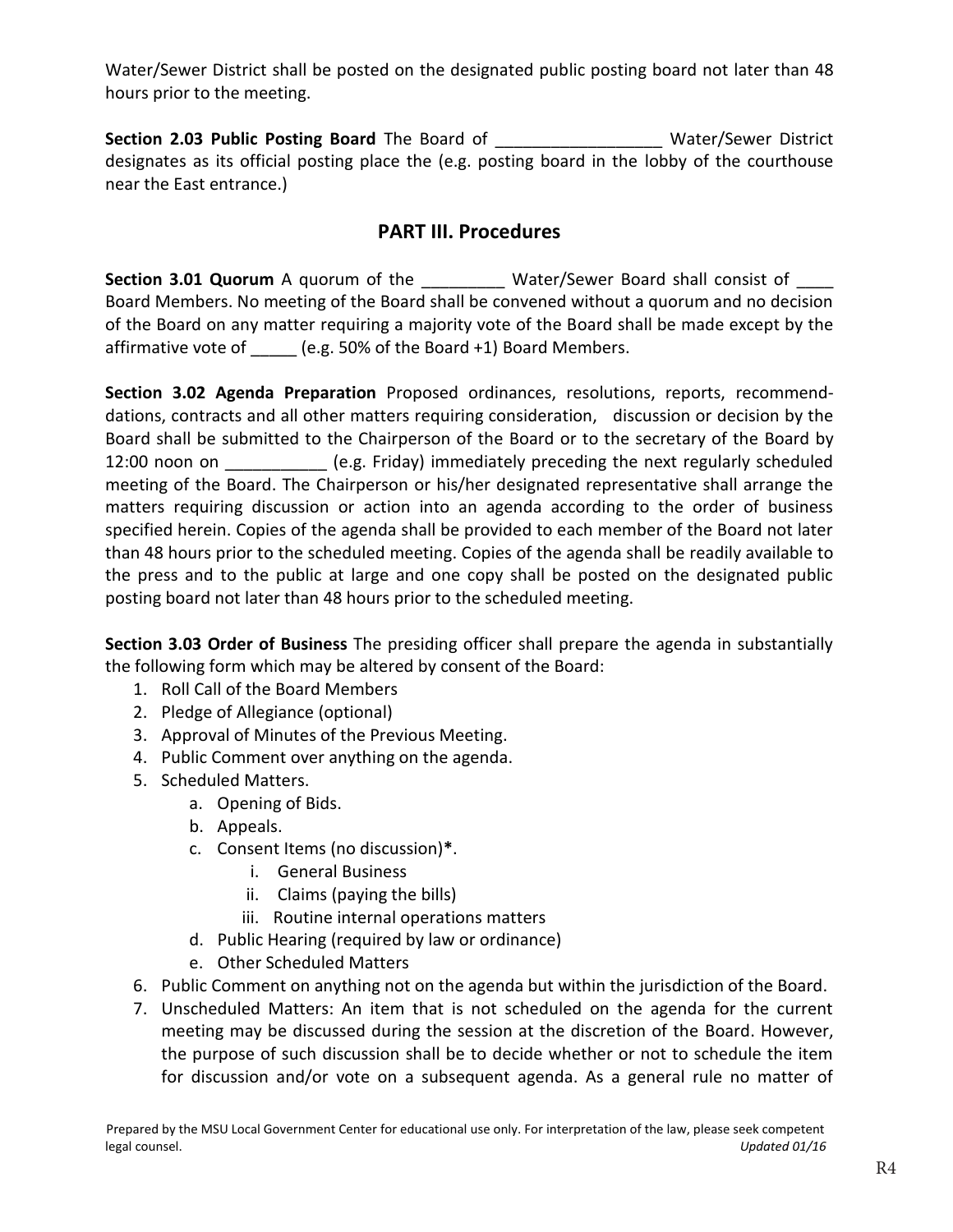significant interest to the public should be decided upon without prior notice to the public as a scheduled Board agenda item.

8. Adjournment

**\*** *Consent Items are those upon which the presiding officer considers no discussion should be necessary. However, at the beginning of each meeting any Boarder may request one or more items to be removed from the consent agenda for the purpose of discussion prior to a separate vote on the item(s). The presiding officer shall schedule such discussion and vote immediately following adoption of the consent agenda.* 

### **PART IV. Rules of Board Participation**

**Section 4.01 Policy** To provide for the effective participation by all members of the Water/Sewer Board and to protect the right of participation by members of the public appearing before the Board, all meetings of the Board shall be conducted in general conformance with the provisions of the current edition of Robert's Rules of Order, except when inconsistent with law.

**Section 4.02 Rules** Board debate shall proceed in accordance with the following rules:

- 1. A Board Member desiring to speak shall address the presiding officer, and upon recognition, shall confine him or herself to the question under debate, avoiding abusive and indecorous language.
- 2. A Board Member once recognized, shall not be interrupted when speaking unless it is to call him or her to order, or as herein otherwise provided. If a Board Member while speaking is called to order, he or she shall cease speaking until the question of order is determined, and, if in order, he or she shall be permitted to proceed.
- 3. Order of rotation in matters of debate or discussion shall be at the discretion of the presiding officer.
- 4. A motion may be made by any member of the Board but must be seconded prior to discussion and vote. If the motion is not seconded it shall be declared failed for lack of a second by the presiding officer.
- 5. A motion to reconsider any action taken by the Board may be made only on the day such action was taken. It may be made either immediately during the same session, or at a recessed and reconvened session thereof. Such a motion may only be made by a Board Member of the prevailing side, but may be seconded by any Board Member and it shall be debatable.
- 6. Nothing herein shall be construed to prevent any member of the Board from making or remaking the same or any other proper motion at a subsequent meeting of the Board but the matter must be a scheduled agenda item.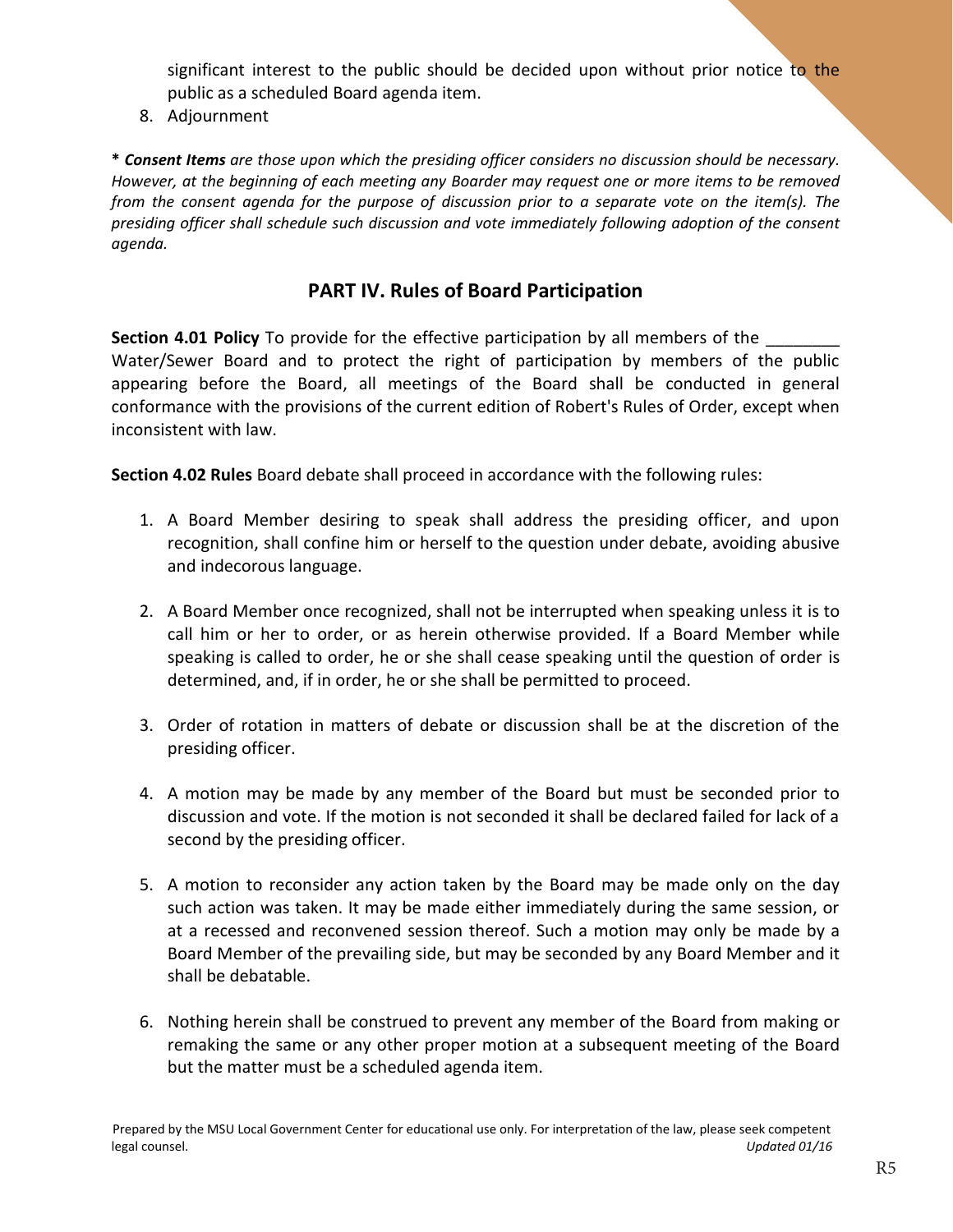**Section 4.03 Suspension of the Rules of Debate** The rules of debate may be suspended temporarily by the unanimous vote of the entire Board.

**Section 4.04 Majority of Whole Board Required** The affirmative vote of three Board Members is required to adopt any measure unless a greater number of votes may be required by law or ordinance.

**Section 4.05 Duty to Vote** It shall be the duty of each Board Member to vote in the affirmative or negative on each motion duly placed before the Board by the presiding officer. A Board Member may make a brief explanation of the reason why she or he voted in a particular way.

**Section 4.06 Proxy Voting** A Board Member who is not present in the meeting at the time a motion is put to a vote cannot vote. Board Member shall not be permitted to vote by a proxy vote or by written vote.

**Section 4.07 Conflict of Interest** Any member of the Board who has a private interest, as defined by law or as so advised by the County Attorney, in any matter pending before the Water/Sewer District shall not participate in the debate nor vote in that matter nor seek to influence the vote of members of the Board, except as otherwise provided by 2-2-201, MCA. If the presiding officer has a private interest in a matter pending before the Board he or she shall yield the chair to the Vice Chairperson during the course of debate and decision concerning the matter in which she or he has a private interest.

### **PART V. Presentation to the Board**

**Section 5.01 Procedures** The general procedure by which items are handled by the Board Members at *other than public hearings* shall be as follows:

- 1. The presiding officer or staff member presents the item to the Board along with a brief summary of the matter for discussion, with or without the presiding officer's recommendation.
- 2. For the purpose of clarification and after recognition by the presiding officer, Board Members may direct questions about the item to the presiding officer or staff member.
- 3. Comments from the applicant or applicant's representative will then be heard by the Board.
- 4. After recognition from the presiding officer the Board may direct questions to the applicant.
- 5. The presiding officer will then invite members of the audience to present or submit testimony beginning with those in favor of the proposal, followed by those who oppose the proposal and concluding with those who neither favor nor oppose the proposal.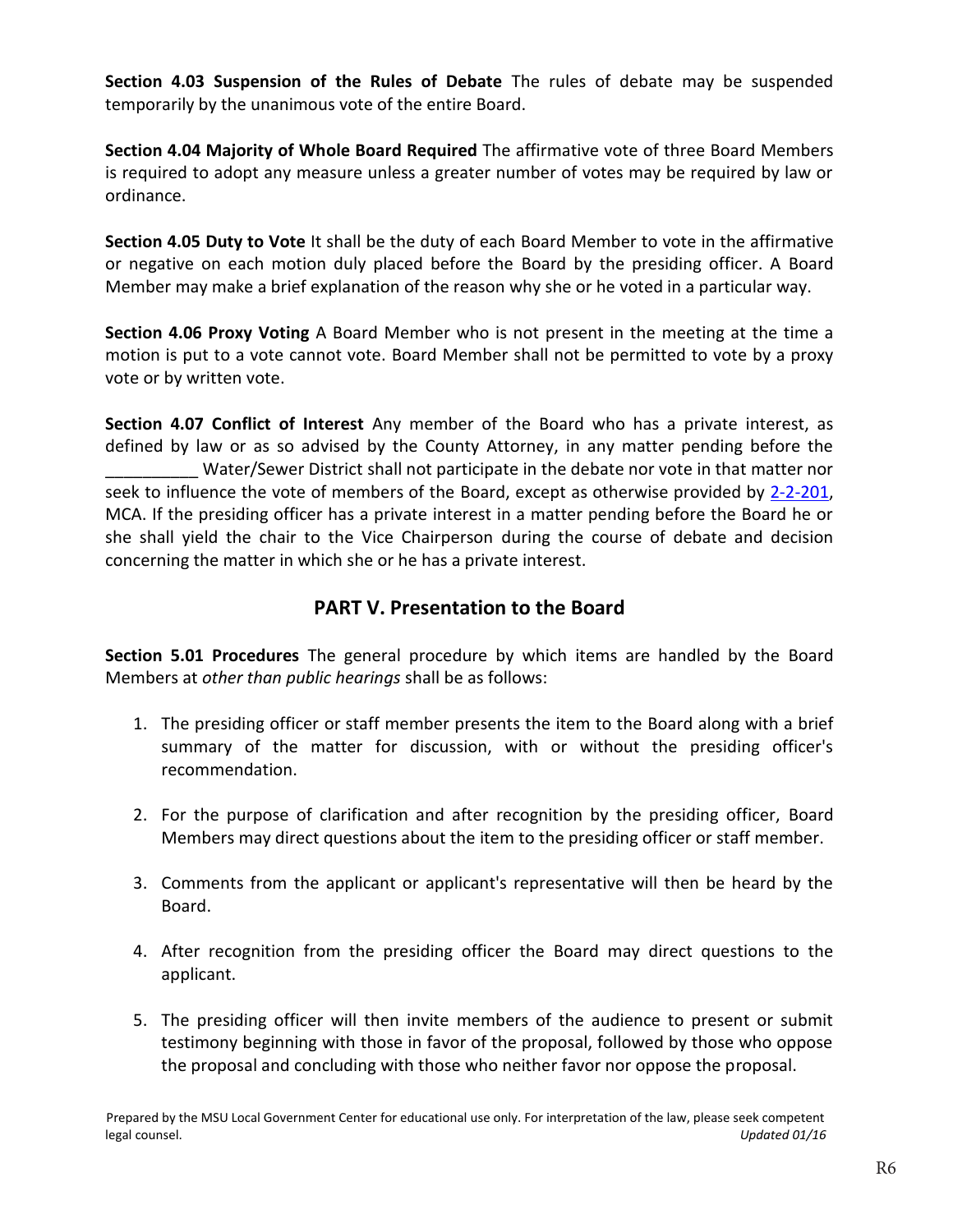- 6. All testimony shall be directed to the presiding officer.
- 7. The Board may, upon a proper motion and second, vote on the matter or table the matter until a date certain.

### **PART VI. Public Hearings**

**Section 6.01 Procedures** The Board shall conduct public hearings as required by law. Public testimony will be presented to the Board in the same format as described in PART V above, except that witnesses may be required to testify under oath as provided by law in which case the Board shall not be bound by the strict rules of evidence, but may exclude irrelevant, immaterial, incompetent, or unduly repetitious testimony or evidence. The presiding officer shall, with advice from the County Attorney/legal counsel, rule on all questions relating to the admissibility of testimony or evidence. The ruling of the presiding officer may be overruled by a majority vote of the Board. Additionally, the following rules of procedure shall apply:

- 1. The proponents or opponents, their agent or attorney, may submit petitions and letters prior to the closing of the hearing and the same shall be entered by reference into the minutes and considered as other testimony received at the hearing.
- 2. Following the presentation of all testimony and evidence, the Board may: (1) Continue the hearing to a date certain to allow additional information to be submitted to the Board; (2) Close the public hearing and proceed to Board debate of the matter; or (3) Continue the Board debate and vote to a date certain.
- 3. A public hearing which has been formally closed may not be reopened. If additional information is required before a decision can be made, the Board, upon motion duly made, seconded and passed, may call for an additional public hearing which hearing shall be duly noticed as required by law and this policy.

### **PART VII. Guide for Public Participation**

**Section 7.01 Guidelines for Public Participation** The following guidelines shall serve to assure reasonable and fair public participation in the decisions of the Water/Sewer Board.

- 1. The public shall be invited to speak on any item under consideration by the Board after and only after recognition by the presiding officer.
- 2. The speaker should step to the front of the room, and for the record, give his or her name and address and, if applicable, the person, or organization he or she represents.
- 3. Prepared statements are welcomed and should be given to the presiding officer and noted in the minutes of the meeting. Prepared statements that are also read, however,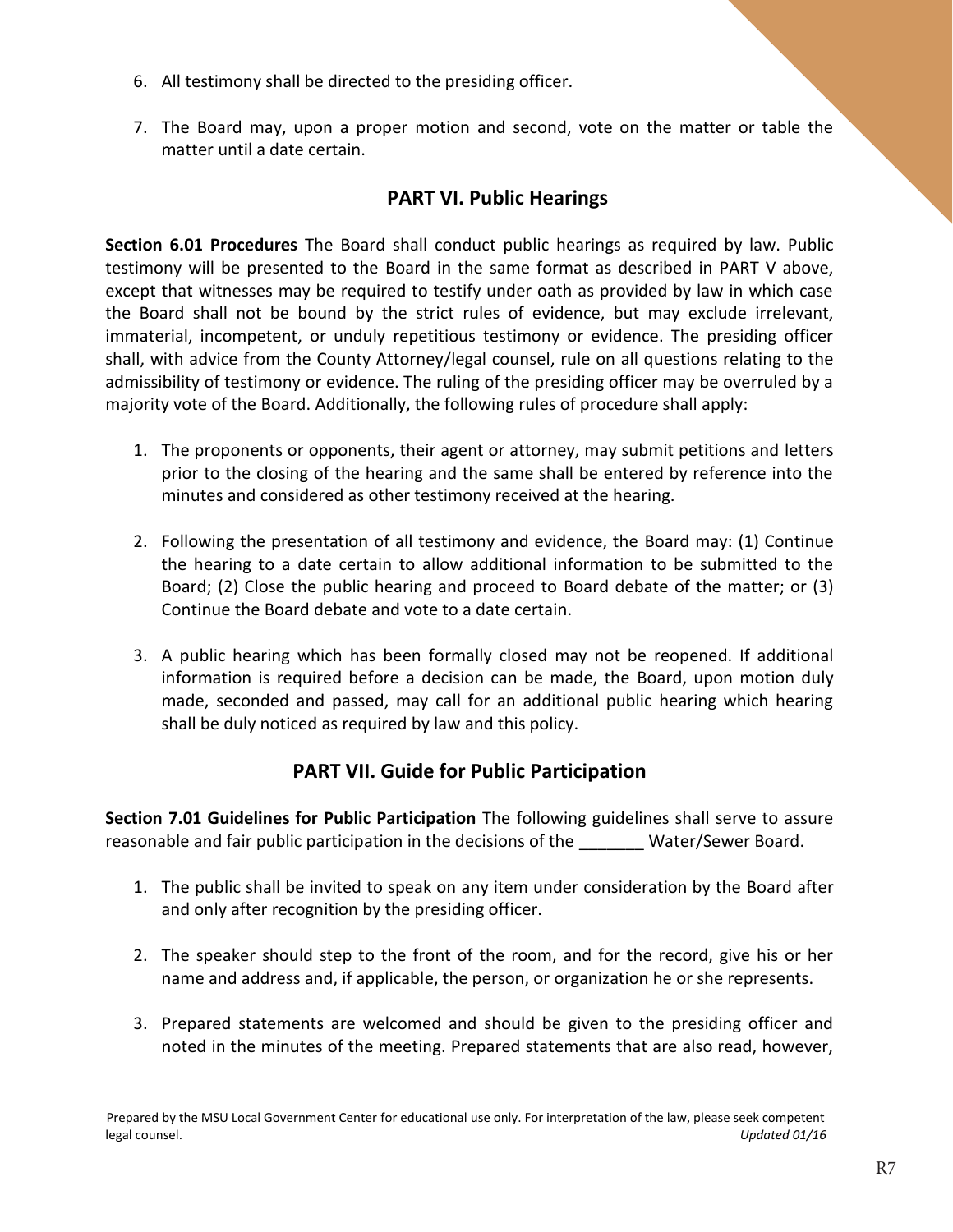shall be deemed unduly repetitious. All prepared statements shall become a part of the permanent record.

- 4. While the Board is in session, members of public must preserve order and decorum. No person shall delay or interrupt the proceedings or the peace of the Board nor disturb any member of the public or of the Board while speaking or refuse to obey the orders of the presiding officer of the Board.
- 5. Any person who while testifying shall use indecorous or abusive language or who shall become boisterous or disruptive shall be barred from further presentation to the Board by the presiding officer, unless permission to continue be granted by a majority vote of the Board.

### **PART VIII. Ordinances and Resolutions**

**Section 8.01 Ordinances** Except as provided by law, proposed ordinances may be introduced only by a member of the **Water/Sewer Board and in the following manner:** 

- 1. A draft of a proposed ordinance shall be presented to the Board as an agenda item during a regularly scheduled meeting. An emergency ordinance shall be presented and acted upon by the Board as provided by law.
- 2. If the draft ordinance is provisionally adopted by the Board during this first reading, it shall then be placed on the agenda for second reading and final adoption occurring at least twelve (12) days after the first reading and provisional adoption. After being provisionally adopted, the ordinance shall be posted in a conspicuous place on the Board's official posting place and copies thereof shall be available to the public.
- 3. The reading of the ordinance's title and number shall be sufficient to constitute a reading and an actual oral pronouncement of each word contained therein of the proposed ordinance or resolution is not required and shall be waived unless required by a majority vote of the Board.
- 4. All ordinances, except emergency ordinances, shall become effective thirty (30) days after the second reading and final adoption. All emergency ordinances shall become effective at the time indicated therein.

**Section 8.02 Resolutions** Except as provided by law, proposed resolutions may be introduced at any time by a member of the Board and if adopted shall be effective on the date specified therein.

**Section 8.03 Right of Initiative** The people retain the right to present ordinances and resolutions for adoption by the initiative process, as prescribed by law.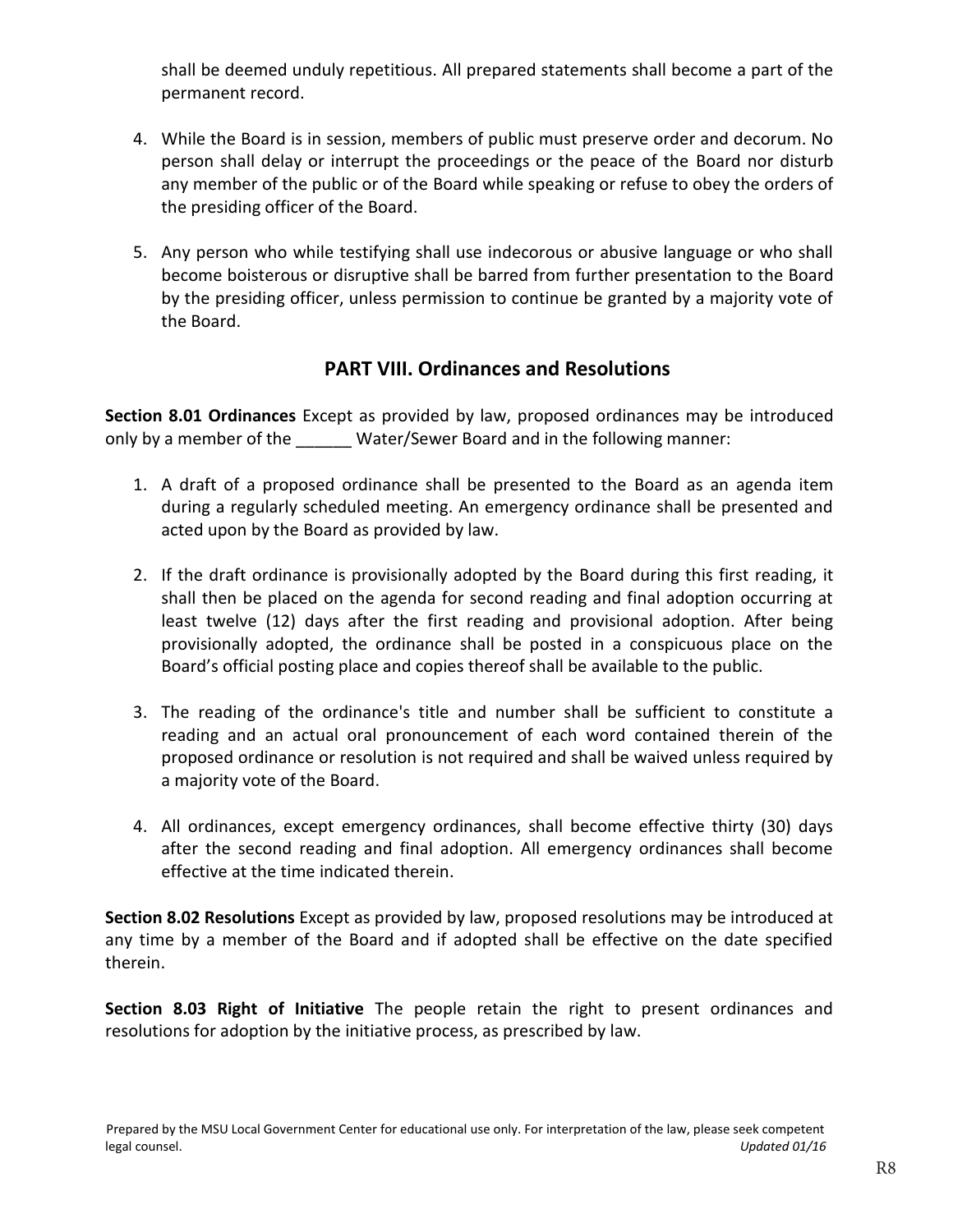# PARLIAMENTARY PROCEDURE

- All have equal rights, privileges and obligations
- A quorum must be present for group to act
- Robert's Rules is handbook of operation
- Use of Motions (A proposal for assembly to take a stand or take action)

### **FIVE TYPES OF MOTIONS**

### **MAIN MOTION**

Introduce subjects for consideration Cannot be made when another motion is before assembly Yield to privileged, subsidiary, incidental motions "I move that we purchase a…"

### **SUBSIDIARY MOTION PRIVILEGED MOTION**

 Change / affect main motion for consideration Voted on before the main motion "I move to amend the motion by striking out…"

 Concern special matters not related to pending business Considered before other motions "Because of the time, I move that we adjourn…"

 Allow certain items to be reconsidered Usually brought up when no business is pending "I move to reconsider…"

## **RENEWAL MOTION INCIDENTAL MOTION**

 Questions of procedure Considered before other motions "I move to divide the motion so that the question of purchasing … can be considered separately."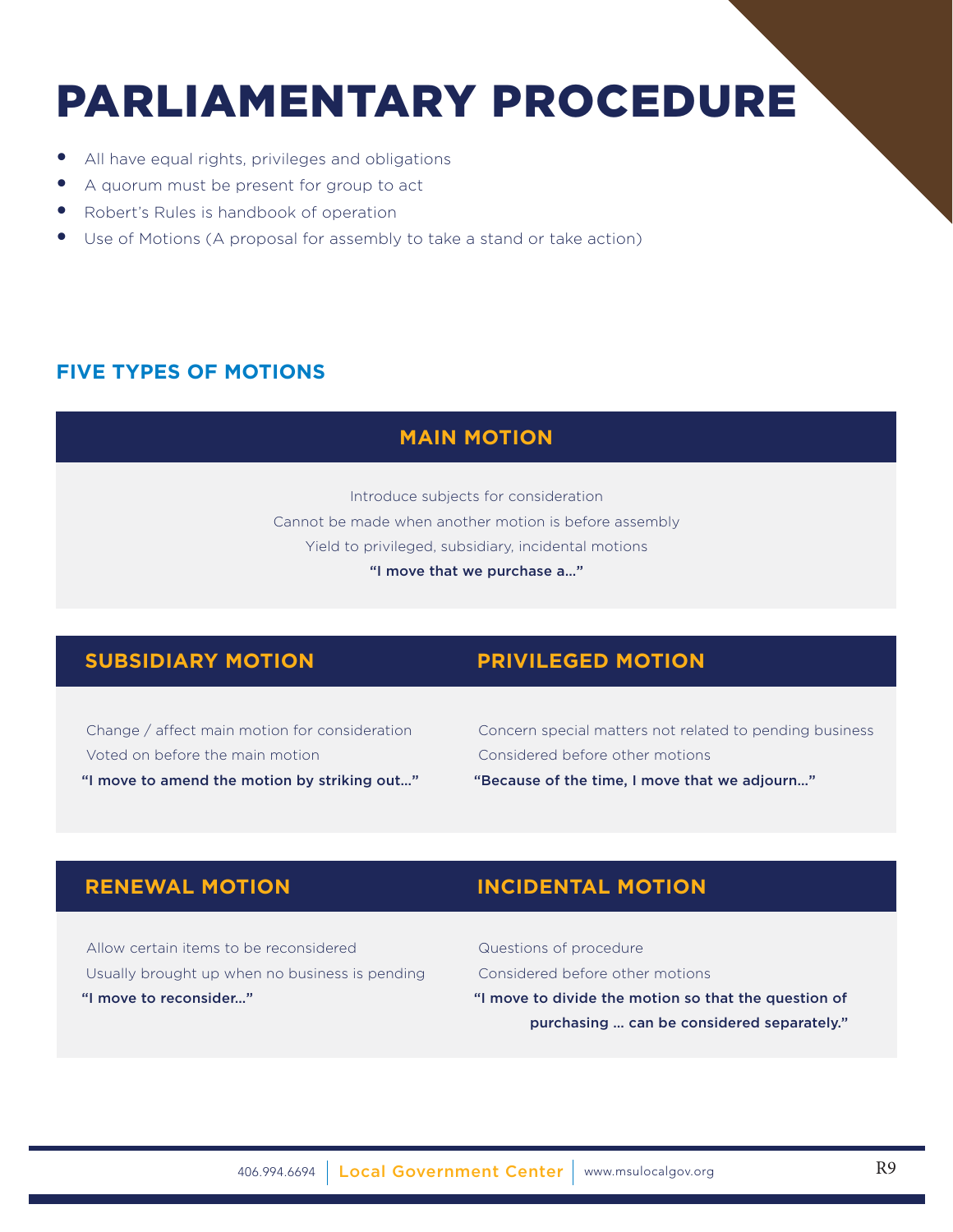# ROBERT'S RULES OF ORDER

Typically, organizations using Robert's Rules follow the prescribed order of business during meetings to provide a framework for conducting orderly meetings.

### **TYPICAL ORDER OF BUSINESS**

- The Chair calls the meeting to order.
- A roll is called of all present members.
- The secretary reads the **minutes** of the last meeting.
- **•** Each officer gives a report.
- **•** Each committee representative gives a report.
- Special orders (by way of **motions**) are called for and consist of any

**important business** that was previously set aside to discuss at the meeting.

- **Unfinished business** from a previous meeting is discussed.
- New business can be brought forth at this time.
- **Announcements** are made
- The meeting is **adjourned**.

### **MEETING GROUND RULES**

- Meetings will start and end on time
- Every member's opinion is valuable
- Avoid sidebar conversations
- Focus on the meeting
- Decisions will be criteria-based
- Address any concerns

### **WHEN DEBATING YOUR MOTIONS**

- Listen to the other side
- Focus on issues, not personalities
- Avoid questioning motives
- Be courteous
- Keep cool
- Speak clearly and concisely

Meeting ground rules are an agreed upon list of behavior expectations for members while participating in a meeting. These are a few examples that should be established to ensure a successful meeting.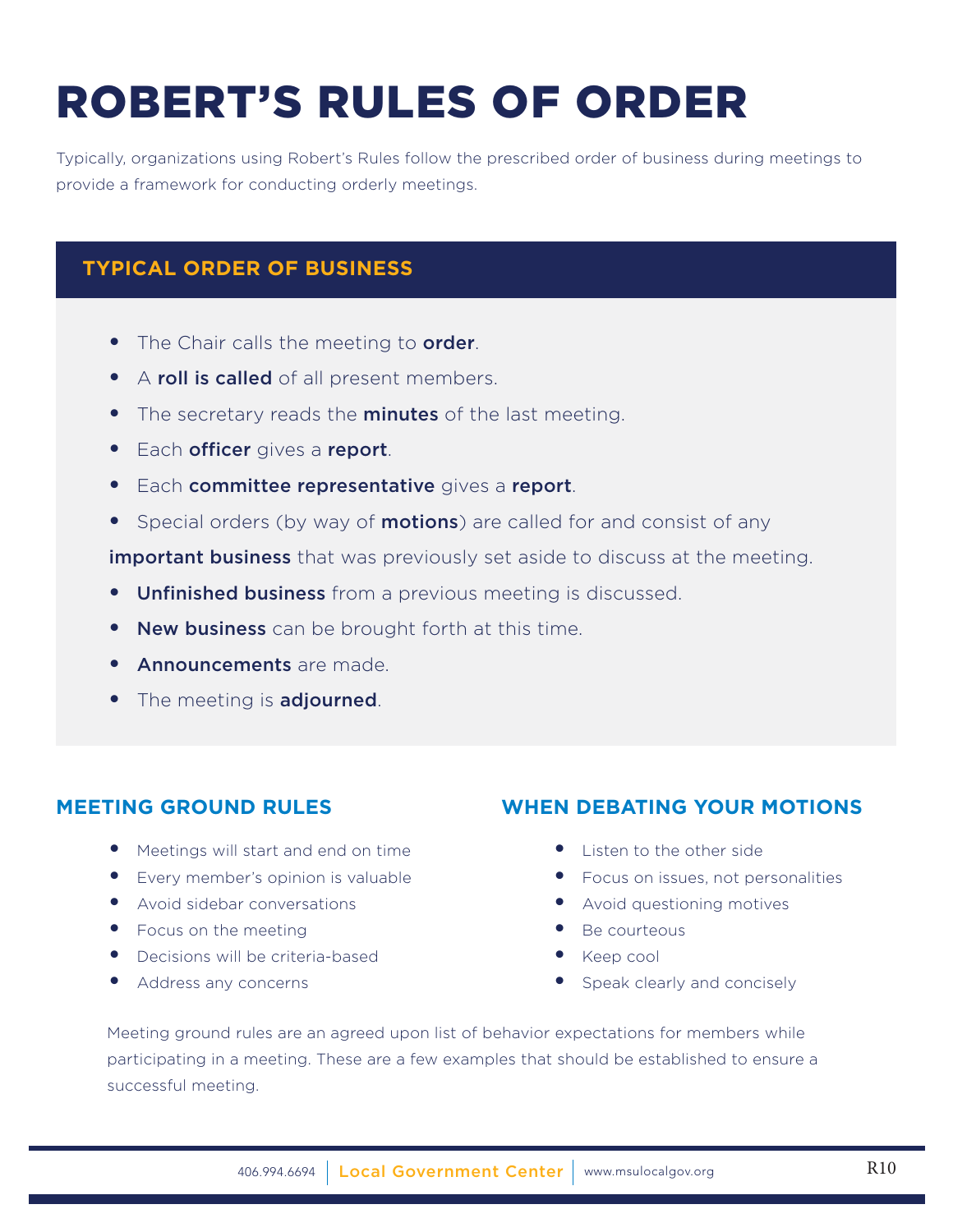### **VOCABULARY**

Robert's Rules of Order and other parliamentary procedures contain specific vocabulary to be used at meetings.

| <b>POINT OF PRIVILEGE</b>                               | This term refers to the right of the person speaking to                                                                                                                                                                                                                                                                      |
|---------------------------------------------------------|------------------------------------------------------------------------------------------------------------------------------------------------------------------------------------------------------------------------------------------------------------------------------------------------------------------------------|
|                                                         | have the floor and not be interrupted by others.                                                                                                                                                                                                                                                                             |
| <b>PARLIAMENTARY INQUIRY</b>                            | Method to raise a point of order or to ask how to<br>proceed when unsure of the proper motion.                                                                                                                                                                                                                               |
| POINT OF INFORMATION                                    | This term refers to the method used to ask the speaker a<br>question.                                                                                                                                                                                                                                                        |
| <b>ORDERS OF THE DAY (AGENDA)</b>                       | If the meeting is not following the agenda a member may<br>call orders of the day to remind the assembly to adhere<br>to the agenda. If the members would like to deviate from<br>the agenda, "suspending the rules" is necessary.                                                                                           |
| <b>POINT OF ORDER</b>                                   | Point of order is raised if a rule has been broken or a<br>member is not using the proper meeting protocol to<br>speak. A point of order needs to be raised right after the<br>error occurs.                                                                                                                                 |
| <b>DIVIDE THE QUESTION</b>                              | This term is used when a motion is split into two or more<br>new separate motions.                                                                                                                                                                                                                                           |
| <b>CONSIDER BY PARAGRAPH</b>                            | When considering adoption of a document, adoption of<br>the full document can be postponed until each and every<br>paragraph has been debated and if necessary amended.                                                                                                                                                      |
| <b>WITHDRAW / MODIFY MOTION</b>                         | After the question is stated; the person who made the<br>motion may accept an amendment to the motion.                                                                                                                                                                                                                       |
| <b>COMMIT / REFER / RECOMMIT TO</b><br><b>COMMITTEE</b> | Sometimes a committee is needed to research a motion.<br>In this case, an already established committee is assigned<br>the question or a new committee is appointed. If a new<br>committee is necessary, the chairperson may indicate<br>how many members are needed and how selection of<br>committee members should occur. |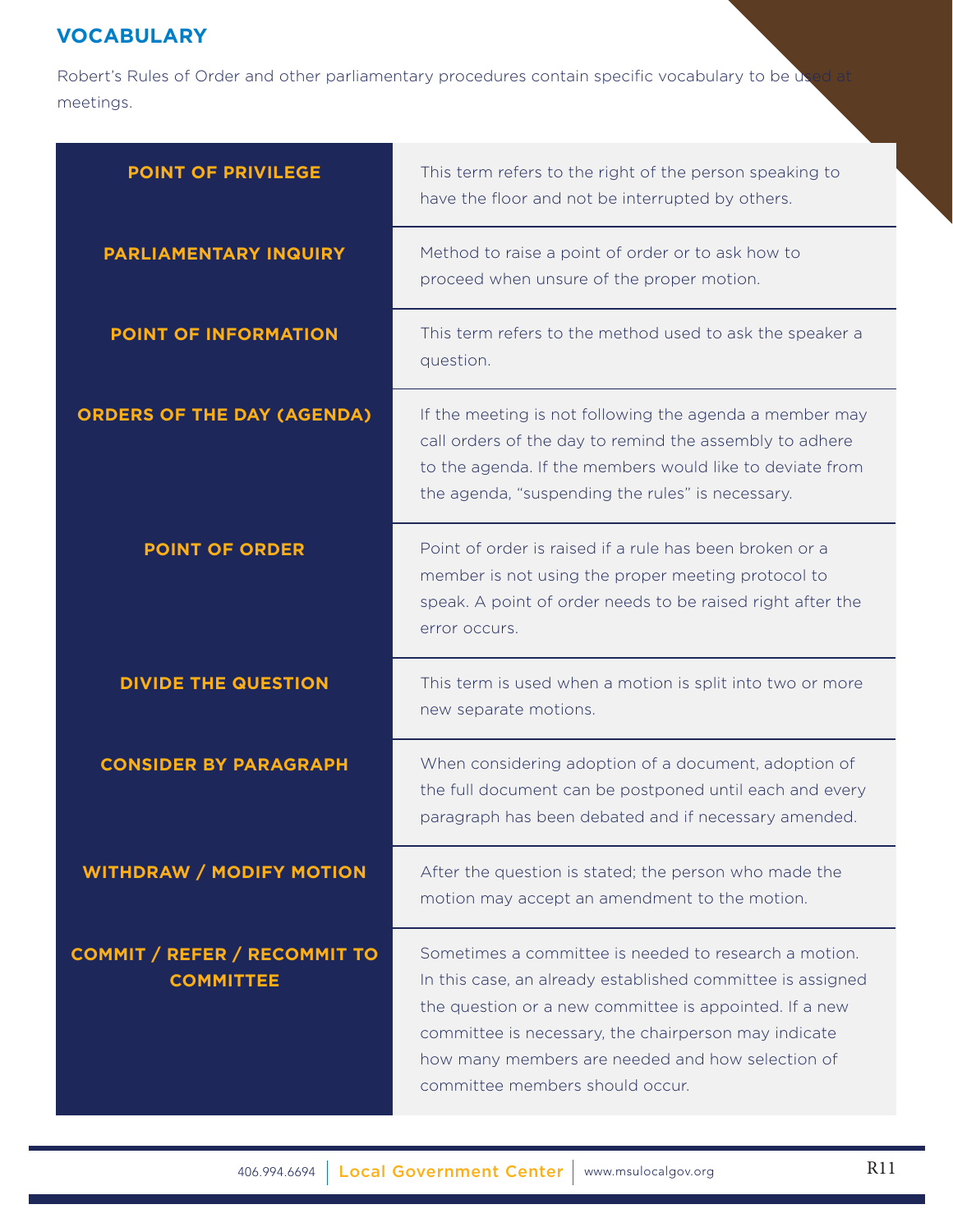| <b>EXTEND DEBATE</b>                | Calling to extend debate can be used for the question<br>currently under debate and usually has a time limit.                                                                                                                                                                                                          |
|-------------------------------------|------------------------------------------------------------------------------------------------------------------------------------------------------------------------------------------------------------------------------------------------------------------------------------------------------------------------|
| <b>LIMIT DEBATE</b>                 | This term is used to refer to the time limit placed upon<br>debate and when debate should be considered closed.                                                                                                                                                                                                        |
| <b>POSTPONE</b>                     | If a motion or agenda item needs to be postponed,<br>it is necessary to determine and state when it will be<br>resumed.                                                                                                                                                                                                |
| <b>OBJECT TO CONSIDERATION</b>      | Objection must be stated before discussion or another<br>motion is stated.                                                                                                                                                                                                                                             |
| <b>LAY ON THE TABLE</b>             | This tool is used after a motion is closed to debate or<br>is pending closure and can temporarily stop further<br>consideration or action on the open motion.                                                                                                                                                          |
| <b>TAKE FROM THE TABLE</b>          | If a motion has been previously "laid on the table," it can<br>be opened and considered again by stating the motion<br>to "take from the table."                                                                                                                                                                       |
| <b>RECONSIDER</b>                   | If a member on the prevailing side of a debate changes<br>their view, they can state they have reconsidered.                                                                                                                                                                                                           |
| <b>POSTPONE INDEFINITELY</b>        | Postponing a motion indefinitely stops the motion from<br>proceeding forward just in that particular session, unless<br>a motion to reconsider is made.                                                                                                                                                                |
| <b>INFORMAL CONSIDERATION</b>       | This term refers to changing the debate to an informal<br>format similar to that of a committee. To move to an<br>informal consideration format a member moves that the<br>assembly go into "Committee of the Whole." Voting is<br>still done formally and is still valid while the meeting is in<br>an informal mode. |
| <b>APPEAL DECISION OF THE CHAIR</b> | The membership may appeal a decision made by the<br>chair if the appeal does not relate to the violation of<br>order of business or parliamentary rules. Appeals must<br>also take place prior to other unrelated business.                                                                                            |
| <b>SUSPEND THE RULES</b>            | This allows specific, stated rules with the exception of the<br>assembly's constitution to be suspended.                                                                                                                                                                                                               |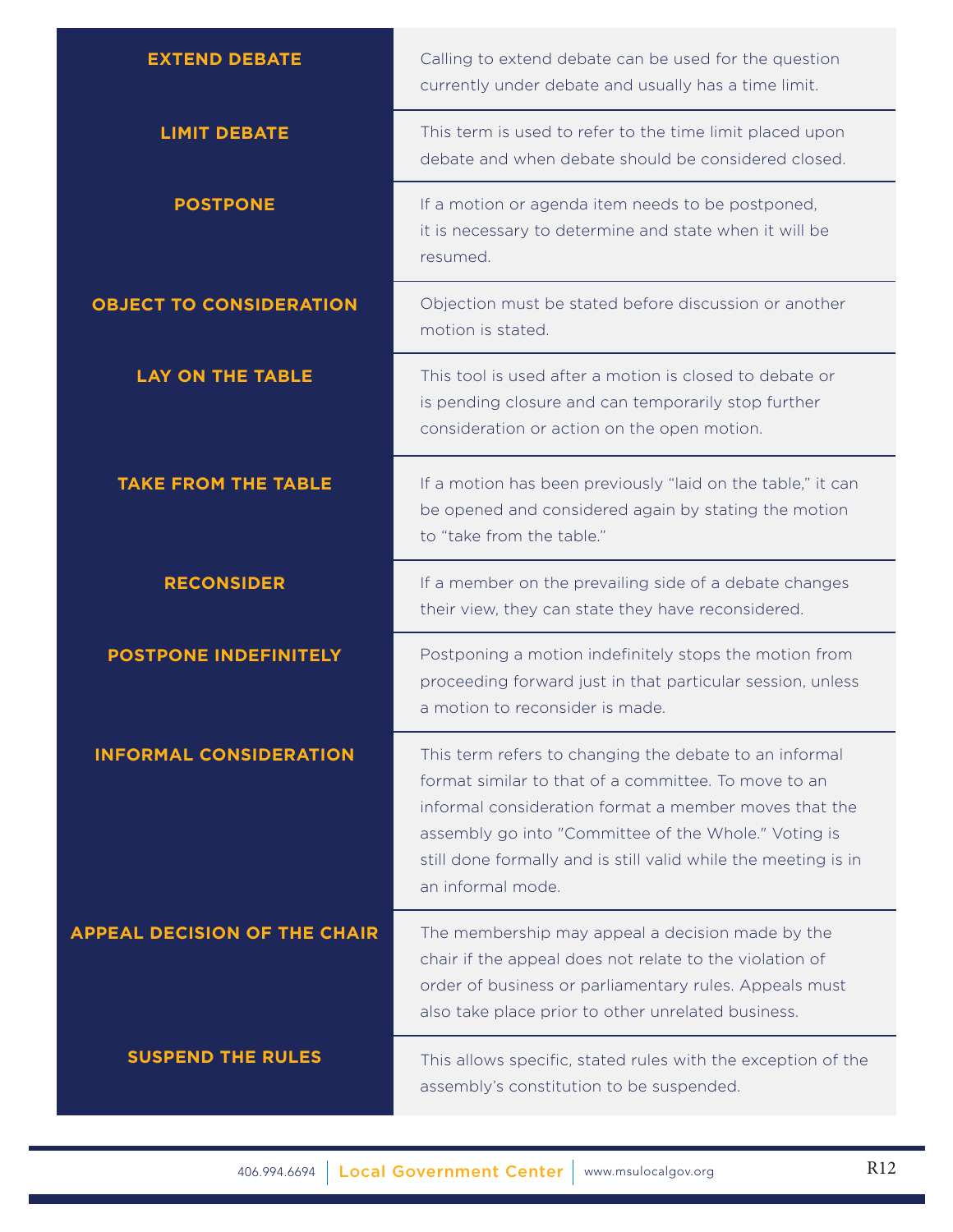# **PARLIANENTARY NOTIOES GUIDE** PARLIAMENTARY MOTIONS GUIDE

Based on Robert's Rules of Order Mexiled (71th Edition) and www.jimslaughter.com Based on Robert's Rules of Order Newly Nevised (11th Edition) and www.jimslaughter.com

The motions below are listed in order of precedence. Any motion can be introduced if it is higher on the chart than the pending motion The motions below are listed in order of precedence. Any motion can be introduced if it is higher on the chart than the pending motion.

| <b>PRIVILEDGED NOTIONS</b> |                                       |                   |                      |                        |                   |              |                   |
|----------------------------|---------------------------------------|-------------------|----------------------|------------------------|-------------------|--------------|-------------------|
| YOU WANT TO:               | <b>YOU SAY:</b>                       | <b>INTERRUPT?</b> | <b>2ND?</b>          | <b>DEBAT</b><br>п<br>v | <b>AMEND?</b>     | <b>VOTE?</b> | - RECONSIDER?     |
| Adjourn                    | I move to adjourn                     | $\frac{2}{\circ}$ | Yes                  | $\frac{8}{10}$         | $\frac{2}{\circ}$ | Majority     | Yes               |
| Take a break               | I move to recess for                  | $\frac{2}{\circ}$ | Yes                  | $\frac{8}{10}$         | Yes               | Majority     | $\frac{2}{\circ}$ |
| Register complaint         | of priviledge<br>I rise to a question | Yes               | $\frac{1}{\sqrt{2}}$ | $\frac{8}{10}$         | 증                 | None         | Z<br>o            |
| Orders of the day          | of the day<br>I call for the orders   | Yes               | $\frac{8}{10}$       | $\frac{2}{3}$          | $\frac{2}{\circ}$ | None         | $\frac{2}{\circ}$ |
|                            |                                       |                   |                      |                        |                   |              |                   |

| YOU WANT TO:<br><b>SUBSIDIARY MOTIONS</b> | <b>YOU SAY:</b>                                            | <b>INTERRUPT?</b>    | <b>2ND?</b> | <b>DEBA</b><br>司     | <b>AMEND?</b>        | <b>VOTE?</b> | <b>RECONSIDER?</b>       |  |
|-------------------------------------------|------------------------------------------------------------|----------------------|-------------|----------------------|----------------------|--------------|--------------------------|--|
| Lay aside temporarily                     | question on the table<br>I move to lay the                 | Yes                  | Yes         | $\frac{1}{\sqrt{2}}$ | $\frac{1}{\sqrt{2}}$ | Majority     | vote only<br>Negative    |  |
| Close debate                              | previous question<br>I move the                            | $\frac{2}{\circ}$    | Yes         | $\frac{2}{\circ}$    | $\frac{1}{\sqrt{2}}$ | 2/3          | Yes                      |  |
| Limit / extend debate                     | be limited to<br>I move that debate                        | $\frac{2}{\circ}$    | Yes         | $\frac{2}{\circ}$    | Yes                  | 2/5          | Yes                      |  |
| certain time<br>Postpone to a             | the motion to<br>I move to postpone                        | $\frac{1}{\sqrt{2}}$ | Yes         | Yes                  | Yes                  | Majority     | Yes                      |  |
| Refer to a committee                      | the motion to<br>I move to refer                           | $\frac{1}{\sqrt{2}}$ | Yes         | Yes                  | Yes                  | Majority     | Yes                      |  |
| Amend a motion                            | the motion by<br>Imove to amend                            | $\frac{1}{\sqrt{2}}$ | Yes         | Yes                  | Yes                  | Majority     | Yes                      |  |
| Kill main motion                          | be <b>postponed indefinitely</b><br>I HOVe that the Hotion | $\frac{1}{\sqrt{2}}$ | Yes         | Yes                  | $\frac{1}{\sqrt{2}}$ | Majority     | Affirmative<br>vote only |  |